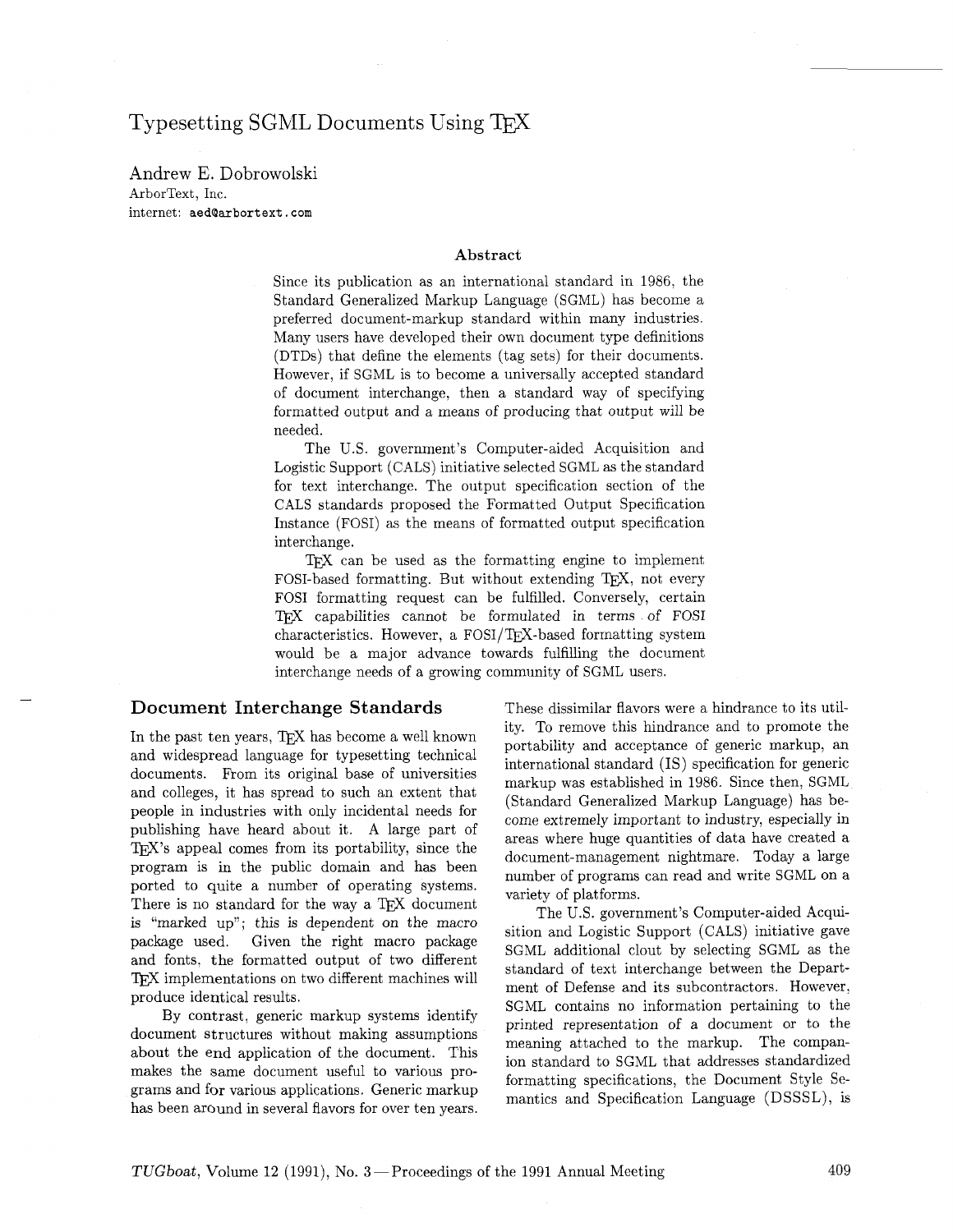Andrew E. Dobrowolski

still in the design stages. It is not expected to become an international standard until at least 1993. For this reason the output specification section of the GALS standards proposed the Formatted Output Specification Instance (FOSI) as the means of output specification interchange.

## SGML and FOSI Structure: An **Overview**

All SGML documents must conform to certain rules that are defined partially by the standard and partially by a prolog to the document; this prolog is called the document type definition (DTD). The DTD defines the "elements" of a document; in a document instance, these are marked off by start tags and end tags. For example. a hypothetical section might be marked up like the fragment in Listing 1. Here, <head> and </head> (pronounced "head" and "end head") are start and end tags that delimit the head element. The parent of head is section and its siblings are the two para elements.

A DTD also defines what "attributes" are associated with an element. An attribute is an annotation that appears in the document instance and augments the information provided by the markup. Attributes appear within an element's start tag. If the element "head" has an attribute "id" for use in cross references, then that attribute can be assigned some value in the document instance, for example: <head id="overview">.

It is important to note that SGML allows the same element to appear in many contexts within a document structure. The same markup can be used to describe a chapter head, a section head. and even a table head. At some point, a distinction must be

<section> <head>SGML and FOSI Structure: An Overview</head>

<para>All SGML documents must conform to certain rules that are defined partially by the standard and partially by a prolog to the document, which is called the document type definition (DTD).</para>

<para> In addition to being first off the starting blocks to becoming a national standard, the FOSI is also the most manageable, </para> </section>

Listing **1.** A Document Instance Fragment.

made between these various contexts, at least for the purpose of formatting the document. But since the DTD also restricts the context in which any element may appear, the task of defining the style of every element in every one of its possible contexts is fairly well defined. Thus, a FOSI will not define the formatted output style of a document element but of an element in context (or e-i-c).

Many industries have developed DTDs that define the elements (tag sets) used to mark up their documents. Before SGML becomes a universally accepted standard of document interchange, one of SGML's companion standards for output specification must be fully implemented. TEX could be the engine in the implementation, the means of producing standardized output for any SGML document. The ultimate goal would be to make this process automatic for the arbitrary DTD document. The only information that would need to pass from one site to another in order to print a document would be the document instance, the DTD, and an output specification.

It appears that of all proposed output specification standards, the FOSI is the closest to becoming a recognized standard. In addition, the FOSI specification is the easiest to implement. A FOSI is itself an SGML document that conforms to the Output Specification (OS, or outspec) DTD. But, instead of being made up of parts, chapters, or sections, a FOSI is made up of divisions that describe page models and the output format of each of the document's elements.

There are six major divisions in an output specification instance: the security description (secdesc). the page description (pagedesc), the element style description (styldesc), the table element style description (tabdesc), the graphical element description (grphdesc), and the footnote area description (ftndesc). All but the pagedesc and styldesc are optional. There still is no definition for the output style of mathematical formula elements. Thus, the mathematics must either be passed through in the native language of the formatting system and translated into the native language by the translator, or the output specification for the mathematical elements must be "hard wired" in the formatting system.

The style description is the most important division of the outspec for simple text documents. The styldesc contains a document description (docdesc), zero or more environment descriptions (envdesc), and at least one formatting specification for an e-i-c. It is in these subdivisions that special FOSI elements called categories appear. Each category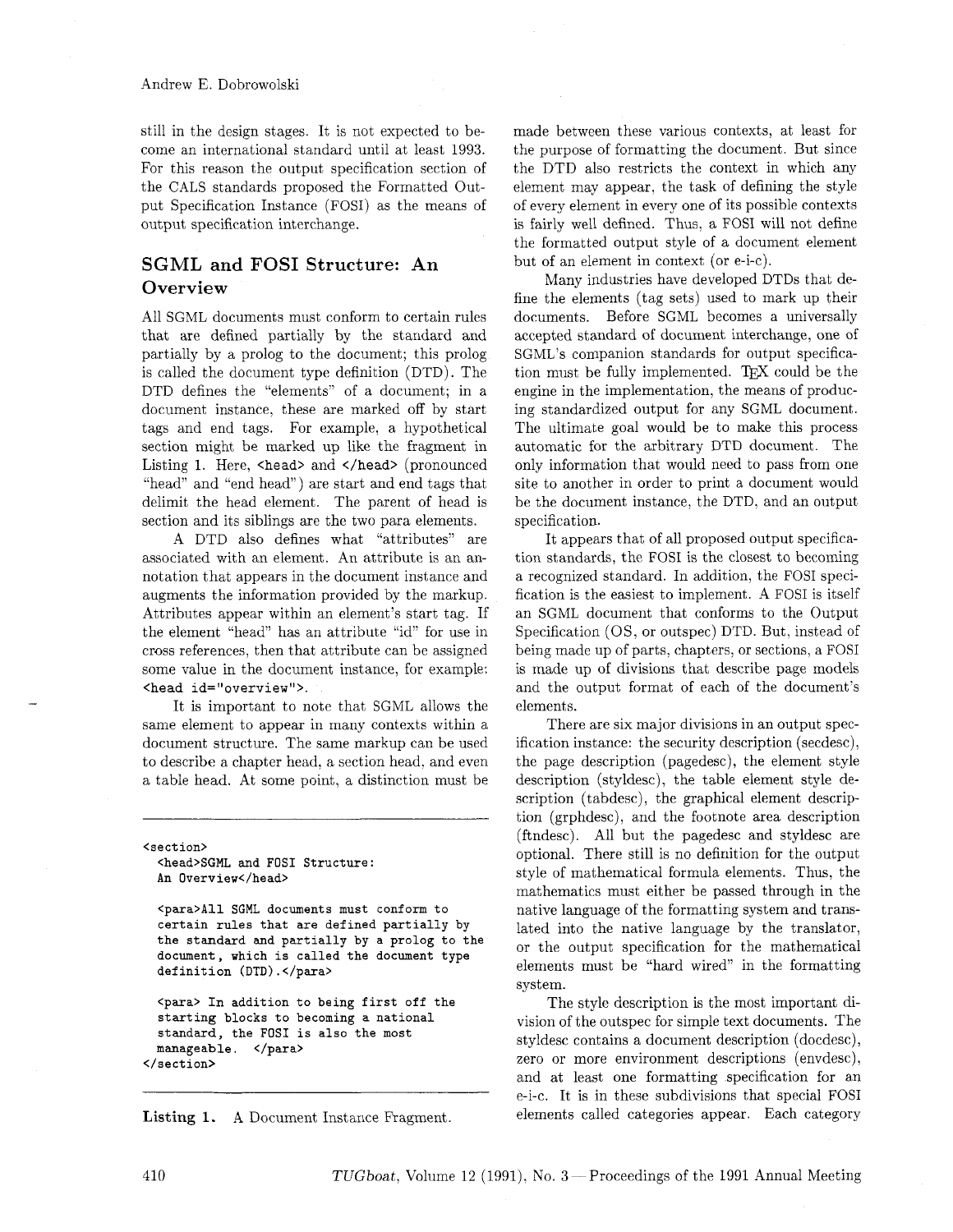## SGML and FOSI Structure: An Overview

All SGML documents must conform to certain rules that are defined partially by the standard and partially by a prolog to the document, which is called the document type definition (DTD).

In addition to being first off the starting blocks to becoming a recogized standard, the FOSI is also the most manageable.

**Figure** 1. Typeset Document Fragment.

provides data on a different aspect of the formatted output. There are 24 categories (with names such as font, leading, etc.), and each of these has from one to 13 attributes. These. when fully specified, exactly define the formatting aspect with which their category is concerned. These attributes are called characteristics, of which there are 128 in total. Once values for all the characteristics of any given e-i-c have been determined, it should be possible to define the appearance of that e-i-c on the printed page.

The categories control the font, leading, hyphenation, word spacing, letter spacing, indents. horizontal justification, highlight. change marks, prespace, postspace, page breaking, vertical justification, text breaking, spanning, page borders, ruling, character fill, enumeration, print suppression. automatic generation of text, automatic generation of graphics, the saving of text for cross reference, and the use of text saved for cross reference.

As mentioned above, the elements that may appear in a styldesc are docdesc, envdesc, and e-i-c. The characteristics of the docdesc define the style of the overall document and specify the default values for characteristics that are needed but not specified in an e-i-c. When used in this way, the docdesc is called the default environment. The envdesc section defines "named" environments that may be used instead of the default environment. The actual style definition for an element in a particular context in the document instance is given by an e-i-c. The SGML terminology for an element's name is the generic identifier (gi). An e-i-c specifies an element, its context, and its occurrence within that context

```
<e-i-c gi="section">
 <charlist>
    <font family="cm">
    <presp nominal="30pt"
      minimum="30pt" maximum="30pt">
  </charlist>
\langle/e-i-c>
<e-i-c gi="head" context="section">
  <charlist>
    <font inherit=1 style="sanserif"
      size="14pt" weight="bold">
    <leading lead="14pt">
    <quadding quad="right">
    <keeps keep="1" next="1">
    <postsp nominal="24pt"
      minimum="20pt" maximum="30pt">
  \langle/charlist>
\langle/e-i-c>
<e-i-c gi="para" occur="first">
  <charlist>
    <indent firstln="0pt">
  </charlist>
</e-i-c>
<e-i-c gi="para" occur="nonfirst">
  <charlist>
    <indent firstln="15pt">
    <presp nominal="6pt"
      minimum="4pt" maximum="6pt">
  </charlist>
\langle/e-i-c>
```


by using the gi. context, and **occur** attributes, as shown in Listing 2.

Furthermore, this FOSI also uses the **occur** attribute of an e-i-c to make a distinction between the output format of the first and non-first occurrences of the para element. The paragraph indent of the first para within a structure is zero, while non-first paragraphs have an indent of 15 points and an additional prespace of 6 points. Figure 1 shows the formatted output from the document instance fragment. Characteristics not explicitly listed in the e-i-c definitions default to the values sepecified in the docdesc (not shown).

### SGML-to-TFX Translation

As with most SGML documents, the FOSI must first be read by an SGML parser or a dedicated program, and then translated into a form suitable for the formatting engine. Likewise, the document instance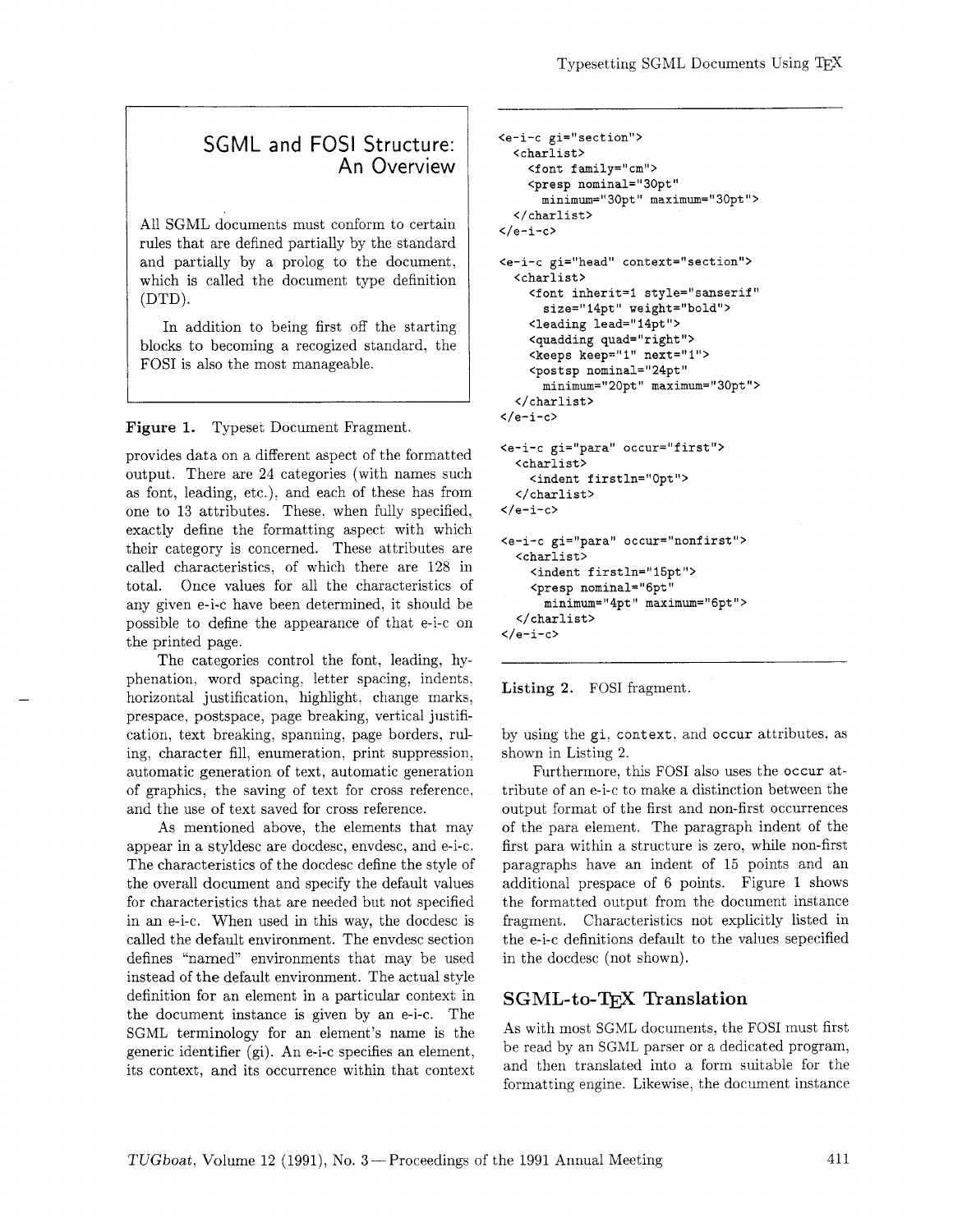must be translated by some process into a suitable form.

Translating a FOSI into TEX creates a series of macro definitions that appear in the TFX translation of the document instance. Given a suitable starting set of macros, it is possible to load the new macro definitions produced automatically from the FOSI translation and to format the document.

Because the output specification for a given document element is context sensitive, either the translation process or 'TEX must track and differentiate between differing contexts. To make the work of the macro package easier, the context sensitivity should be built into the translation process. In fact, T<sub>F</sub>X's limited look-ahead capability dictates that the translation will be context sensitive.  $T_{E}X$ cannot recognize when an element is the last of its kind within the parent structure, but some occurrence conditions require that this distinction be made. For example, the last item in a list may need to inhibit a page break from separating it from the second-to-last item. This occurrence recognition must therefore be done by the translation process.

The easiest way to accomplish this is to give each e-i-c in the FOSI a distinct name and to use that name, when appropriate, in the translation of the document instance. Listings 3 and 4 show the translation into TFJ of the document instance from Listing 1 and the sample FOSI fragment of Listing 2. Notice how the two sets of  $\langle \text{para} \rangle \dots \langle \text{para} \rangle$  tags are translated according to their occurrence.

```
\section{) 
  \sectionhead{)SGML and FOSI Structure : 
  An Overview\endsectionhead{) 
  \firstpara{)All SGML documents must 
  conform to certain rules that 
  are defined partially by the 
  standard and partially by a 
  prolog to the document, which is 
  called the document type 
  definition (DTD) . \endf irstpara{) 
  \nonf irstpara{)In addition to being 
  first off the starting blocks to 
  becoming a recognized standard, 
  the FOSI is also the most 
  manageable. \endnonfirstpara{) 
\endsection{}
```
#### **Listing 3.** Translation of Document Fragment.

## **Implicit Specification of Characteristics**

Let us examine more closely the specification of the first para e-i-c in the FOSI fragment in Listing 2. It explicitly sets the values for the firstln characteristic of the "indent" category and the startln and endln characteristics of the "textbrk" category; however, it neglects to explicitly define many other important formatting parameters. Nowhere was the font mentioned, or the prespace, or the justification (quadding). Nonetheless, as the formatted output suggests, these characteristics are well defined. In general, one of two implicit methods is used to determine the value of a characteristic not mentioned explicitly in an e-i-c.

One of the methods is inheritance. An unspecified characteristic that is inherited assumes the value it had at the level of its parent. In the example of Listing 1, the font family of the head is inherited from its parent (the section). If the font family characteristic for section is changed, this will in turn affect the head. This method of determining the value of an unspecified characteristic has to

```
\def\section{\starteic{section}
  \forall \mathbf{\def}\mathbf{m}\right\}\presp{\nominal=30pt
    \minimum=30pt \maximum=30pt}
  \eiccontent}
\def\endsection{\endeic{section}}
\def\sectionhead{\starteic{head}
  \font{\inherit=1 \def\style{sanserif}
    \size=14pt \def\weight{bold}}
  \leading{\lead=14pt}
  \quadding{\def\quad{right}}
  \keeps{\keep=1 \next=1}
  \postsp{\nominal=24pt
    \minimum=20pt \maximum=30pt}
  \eiccontent}
\verb|\def\endsectionhead|\endieic{head}\}\verb|\def\ifstrapara{\starteic{para}}\indent{\firstln=0pt}
  \eiccontent}
\def\endfirstpara{\endeic{para}}
\def\nonfirstpara{\starteic{para}
  \indent{\firstln=15pt}
  \presp{\nominal=6pt
    \minimum=4pt \maximum=6pt}
  \eiccontent}
```
\def\endnonfirstpara{\endeic{para}}

**Listing 4.** Translation of a FOSI Fragment.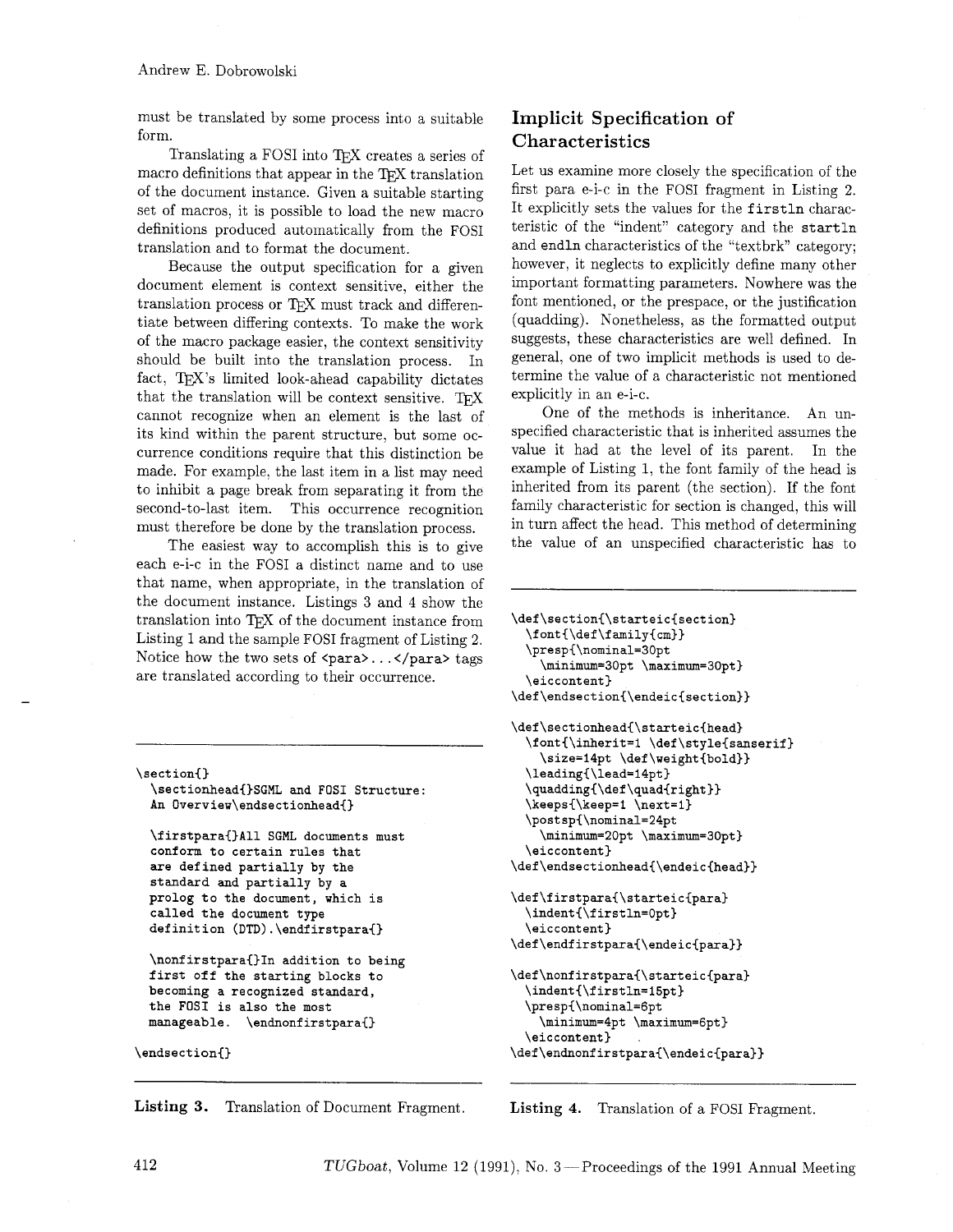be explicitly requested by setting the inherit attribute of the affected category to one, as shown in Listing 2. Explicitly assigned characteristic values override inherited values.

The usual method of determining the value of a characteristic that has not been explicitly assigned in the e-i-c is to look up its value in an environment. Every FOSI contains the document environment that explicitly mentions all 128 formatting characteristics. This is the default or "unnamed" environment normally used when a lookup must be done. For example, the prespace category (presp) was entirely omitted from the declaration for head in Listing 2. So head was typeset using the default environment's prespace characteristic values, which were all zero.

Other "named" environments may optionally be defined in the envdesc section. For an e-i-c's characteristic to be looked up from a named environment, the structure in an e-i-c that contains the categories (charlist) must set its envname attribute to the environment name.

Of the two methods of determining the values of unspecified characteristics (inheriting from a parent and defaulting from an environment), the inheritance method is the more problematic. Since the value of an inherited characteristic cannot be decided until the element's context is known, current characteristic values must be tracked by TEX. Fortunately, TEX's grouping already works this way. The characteristic values that must be looked up from an environment can be added to the definitions in the FOSI as part of the translation process, or the lookup can be performed by TEX as part of the typesetting process.

### **Typesetting the Translated SGML Document**

The processes performed by  $T_{F}X$  that culminate in typesetting the translated document can be separated into two levels. The top level is responsible for the inheritance, lookup, and setting of characteristic values, as discussed above. Macros, such as \starteic and \endeic used in Listing 4, group these values to restrict inheritance, while \font, \textbrk, and the like are used to set explicit overrides.

The bottom level is responsible for the setting of TEX parameters. This layer is invoked at the end of every start tag. In Listing 4, it is the call to **\eiccontent** that triggers this processing.

Various optimizations are possible. For example, if the only category changed since the last text

fragment is the leading category (which controls line spacing), then there is no reason to change the current font. By keeping track of the categories that have not changed since the last time the bottom layer was called, we save the overhead of computing any T<sub>F</sub>X parameter that relies entirely on those unchanged categories.

Whatever optimizations are used, it is required that the current font, horizontal and vertical sizes, margins, indent, interword space, page and line breaking, and baselineskip parameters be properly set. Some non-primitive parameters (for example, for controling the number of columns) must also be set. In addition, certain TFX commands, such as inserts, vertical and horizontal skips, counter increments, macro text expansions for typesetting, and so on, must be executed at the appropriate times. All of these actions must conform to the current settings of the FOSI characteristics.

Sometimes the correspondence between FOSI characteristics and T<sub>F</sub>X capabilities is close, and a simple transformation will allow  $T_{E}X$  to produce the results specified by the FOSI. An example is the transformation of the pre-space category (presp), which controls vertical spacing. Presp contains characteristics, called minimum, nominal, and maximum, that specify the whitespace that precedes an e-i-c. The actions T<sub>F</sub>X must take can be defined by means of the transformation:

 $\langle$ presp nominal=x minimum=y maximum=z>  $+\rightarrow$  $\text{vskip } x \text{ plus } \min(z - x, 0) \text{ minus } \min(x - y, 0)$ 

The indent category's characteristics are also easy to transform into TEX. There are only three indent characteristics, all of which are dimensions: leftind, rightind, and firstln. It is possible to specify that a dimension be absolute or relative to its current value. So, assuming that the conditional \if abslind is set to false if the leftind is specified relatively and to true if it is specified as an absolute value, and likewise assuming that \if absrind and \if absf ind are appropriately set, the transformation becomes:

#### $\lambda$  indent leftind=x rightind=y firstind=z> + **\ifabslind\else\advance\fi\leftskip x \ifabsrind\else\advance\fi\rightskip y**   $\tilde{z} = \frac{z - x}{z - x}$

Another fairly straightforward transformation between FOSI characteristics and T<sub>E</sub>X parameters is the font assignment. The FOSI font category includes characteristics named style, famname, size, posture, weight, width, allcap, smallcap, and offset. A table lookup scheme can be devised that allocates